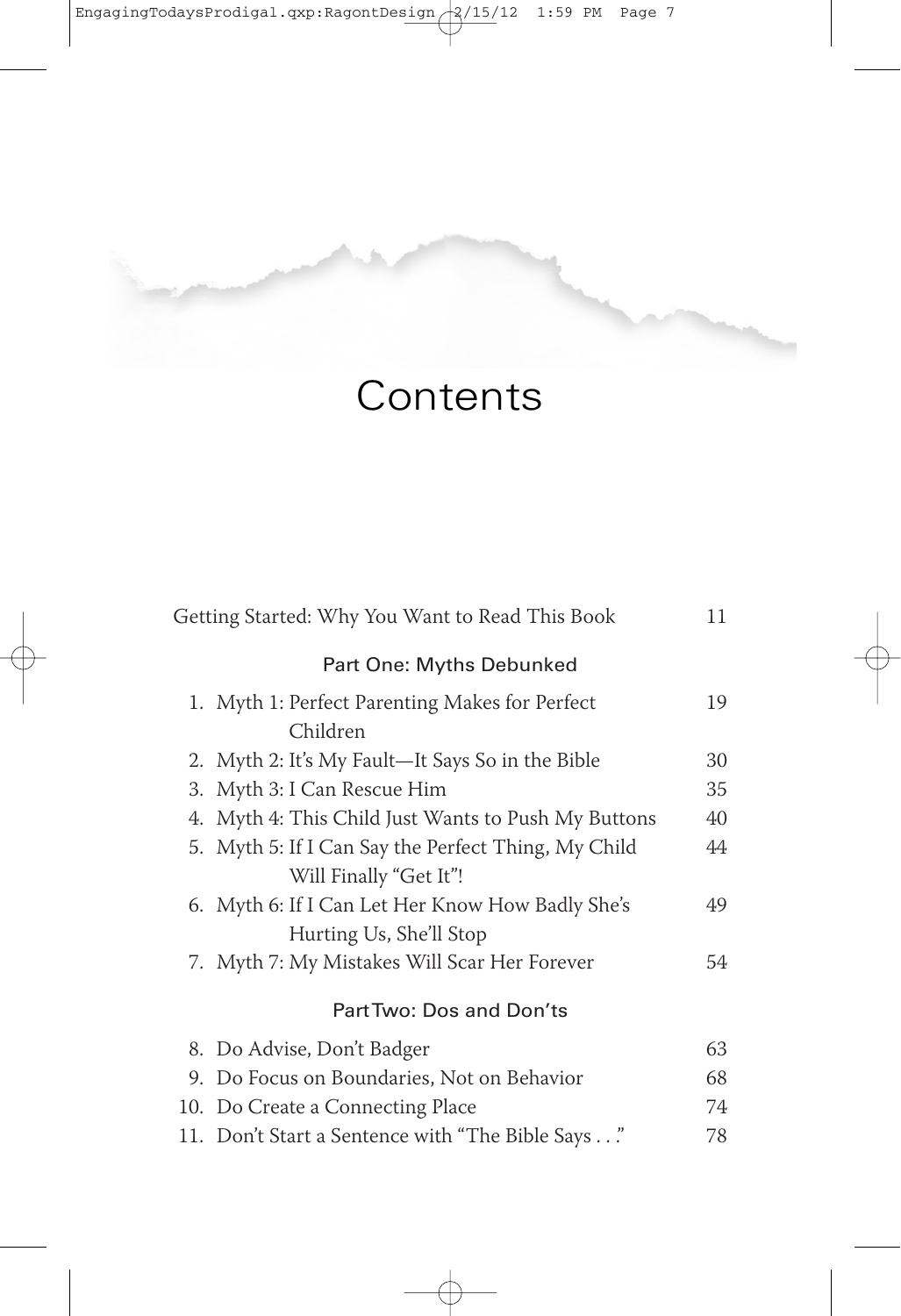|                                       | 12. Do Sit Down and Listen                        | 84  |
|---------------------------------------|---------------------------------------------------|-----|
|                                       | 13. Don't Miss the Courage in Your Prodigal       | 89  |
|                                       | 14. Do Love When Your Prodigal Is Most Unlovable  | 93  |
|                                       | 15. Do Create a Support System                    | 97  |
|                                       | 16. Do Save Something for Your Non-Prodigals      | 101 |
|                                       | 17. Do Reach Out to Prodigals Who Aren't Your Own | 106 |
|                                       | 18. Don't Pull Out a List of Expectations         | 110 |
|                                       | When Your Prodigal Returns                        |     |
|                                       | 19. Do Not Lose Yourself during This Trial        | 114 |
|                                       | Part Three: Holding Out Hope                      |     |
|                                       | 20. The Long Walk Home—The Rest of My Story       | 123 |
|                                       | 21. God, the Artist                               | 134 |
|                                       | <b>Bonus Section</b>                              |     |
| For the Church                        |                                                   | 141 |
|                                       | Stepping Off That Coattail Faith                  | 141 |
|                                       | Why Do We Believe That?                           | 145 |
|                                       | What a Nice Story                                 | 146 |
|                                       | Watch Out for the Ewww Effect                     | 148 |
|                                       | A Better Look at Mom and Dad                      | 151 |
|                                       | Whatever Happened to Sin?                         | 154 |
|                                       | Dismantling the Club                              | 157 |
| What Some Other Prodigals Have to Say |                                                   | 164 |
|                                       | More Resources                                    |     |
| Helpful Scripture                     |                                                   | 171 |
| Acknowledgments                       |                                                   | 172 |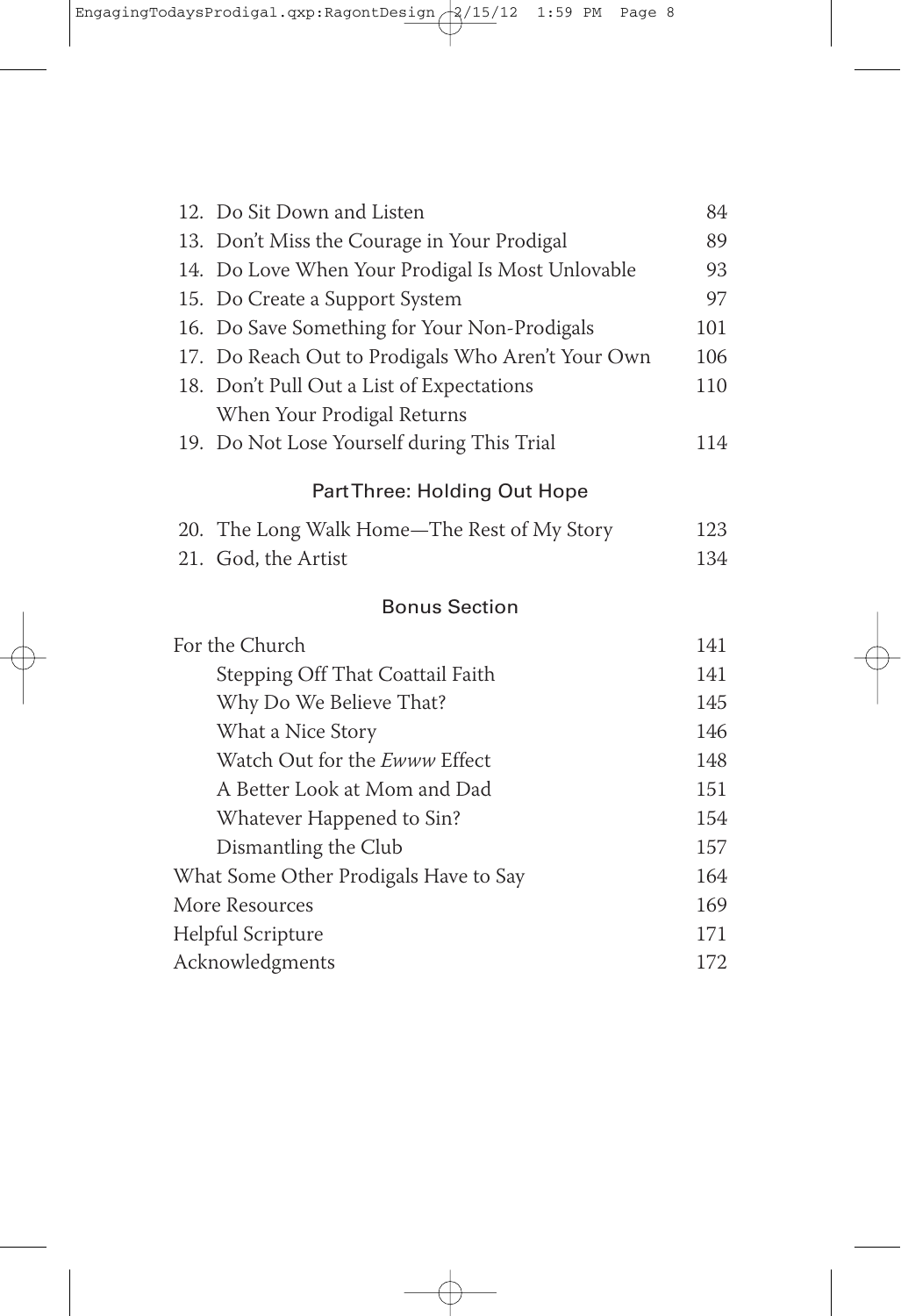Chapter 1

# Myth 1: Perfect Parenting Makes for Perfect Children

Sandra had always known that perfect parenting makes for perfect children. And if you looked at her family, you just might agree. I mean the numbers were hard to dispute. You see Sandra had eleven . . . count them . . . eleven children, all of whom were obedient, quiet, compliant, thoughtful, respectful, and kind. Whatever the formula was, Sandra had it figured out. In fact, she seemed to have it mastered.

Wherever her family went, people were impressed. They looked upon her trailing clan with immense admiration and respect. This appreciation was not lost on Sandra. She knew she had been a good steward of the little lives that God had sent her way. Her sense that parenting was simply a matter of consistently doing the right things led her to think rather poorly of those families whose children were, well . . . shall we say, "less obedient" than hers. Everywhere she turned she found parents who were getting it wrong. And she regularly and happily shared her assessment of their errors, making clear to these other parents that they simply were not applying themselves as they should . . . as she clearly had. She even suggested that perhaps it was an indication of a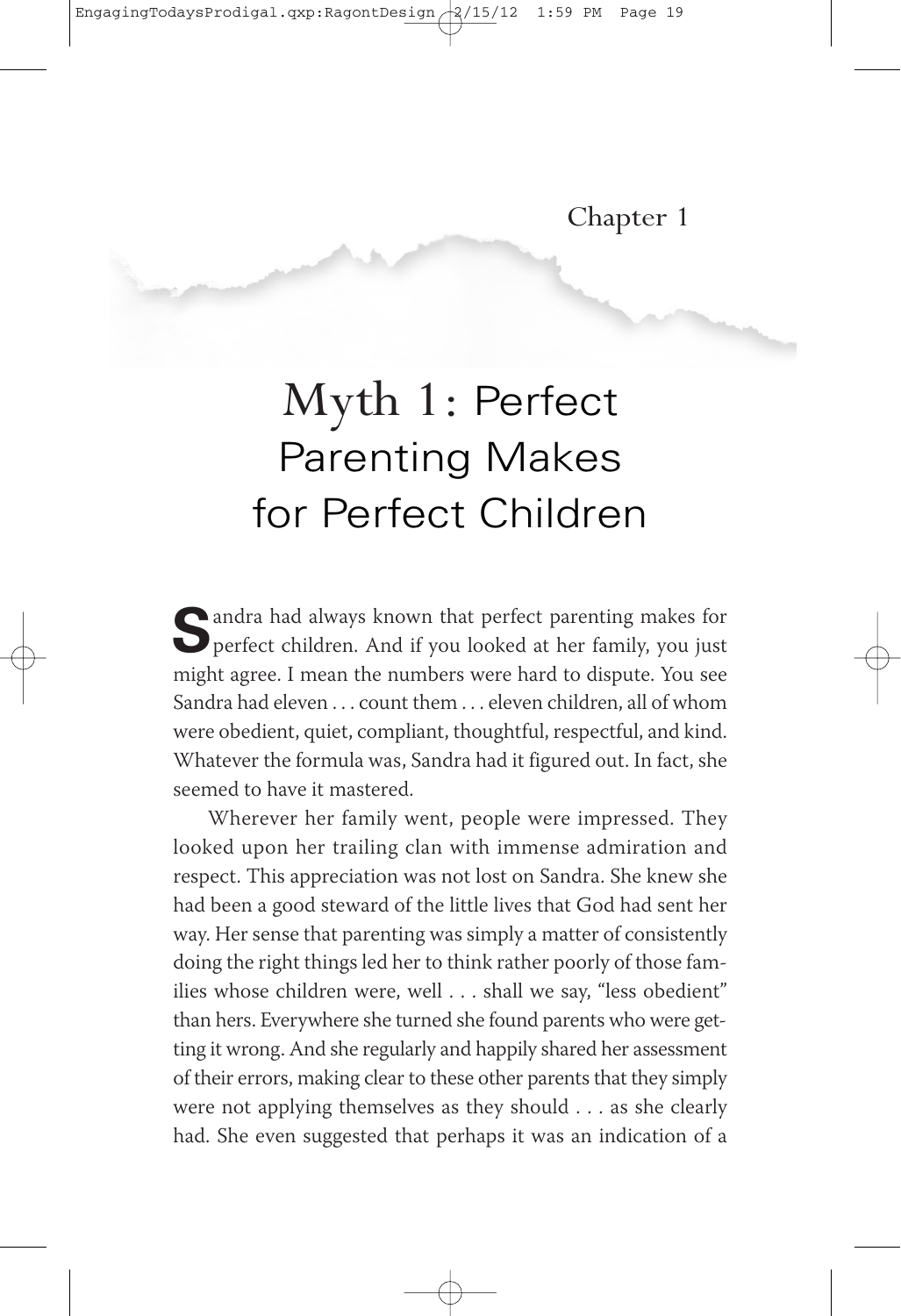lacking in their own hearts, an unwillingness perhaps to submit to God's authority correctly that was presenting itself in the misbehaviors and wayward choices of their children.

And God laughed. And sent her number twelve.

Now of course, I knew none of this when she rather sheepishly approached my table at a conference where I was speaking. But soon, she spilled out all the confusion and dismay that accompanied this twelfth family member. "Everything that worked so well with my other children does absolutely nothing with this one!" She was out of ideas and was at my table hoping I had some. We first shared the frustration that can arise when a child doesn't fit the mold or follow the standard expectations. We talked about the challenges involved in helping a child become what God had in mind when He created him in this unique and frankly puzzling way. But eventually, she worked her way onto a topic that clearly had been pressing on her heart. She confessed that she had been guilty of pride in the past and as a result had been too quick to dispense harsh judgment on other parents. Her voice dropped to a whisper. "I owe an apology to so many people. I know that I have hurt others and unfairly put a burden on them."

#### Where DidThis Idea Come From?

Where did the idea that perfect parenting will result in perfect children even come from? How did we ever bring such a presupposition to the table? What was the source? It certainly wasn't from the Bible. Think about it. If it were . . . if perfect parenting could truly be a guarantee of perfect children, then Adam and Eve should have been flawless. In the historical account from the garden of Eden, we should have witnessed a supreme example of perfect children who made no significantly poor decisions. Instead, what we see is that pride, arrogance, a misdirected desire to be like God, and a willingness to rashly act on it were present even in children parented by God alone.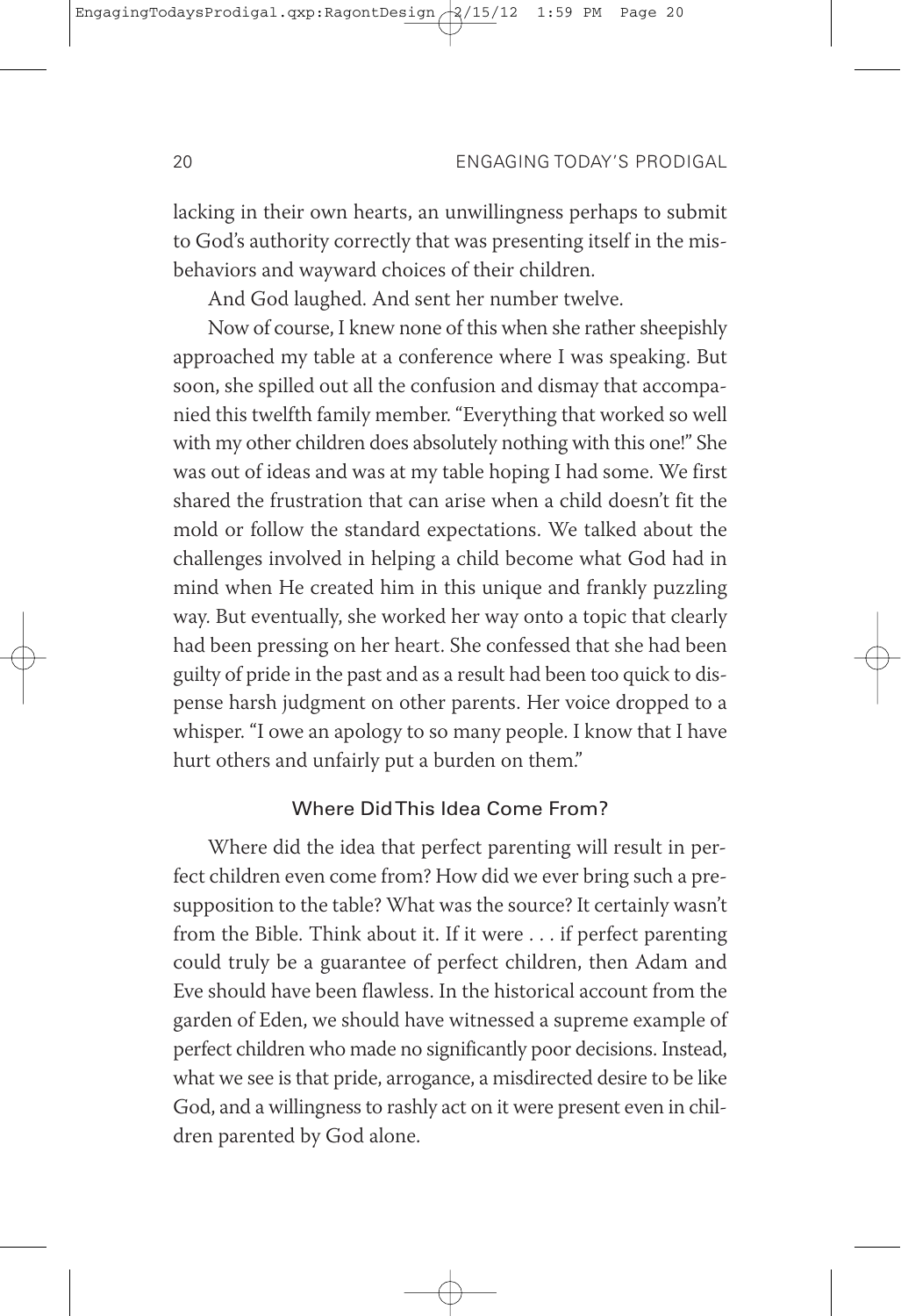If perfect parenting was a guarantee that perfect children would result, well then you have been given the power to remove both the ability God gave them to think for themselves and the pull of sin on individuals in this fallen world. My, don't you feel strong? Yet of course, none of us has such herculean capabilities, even though we might wish for them. God has ordained that His children and our children will have the pleasure and the risk of making their own decisions.

Please don't get me wrong. I'm not negating the value of good parenting. Absolutely, we should still strive to be the best parents that we can be. There is no doubt that we have a powerful influence over our children. Good parenting has an impact, as does poor parenting. But having an *influence* is not the same as having control. Our reach only goes so far. Our children may well make choices that affirm our influence and stay in line with the precepts we have taught. For parents of such children, there is a strong temptation to believe that the good parenting actually caused this child to turn out well, to take full credit, to believe that an algorithm was used and they had simply plugged in all the right numbers. This child, they reason, had no choice but to turn out well. Their parenting was obviously compelling. We can only hope that God doesn't laugh . . . and send them just one more.

If the Bible doesn't promote the idea that perfect parenting will result in perfect children, then where else might I locate it? As is my custom, when I begin to explore a topic of interest, I go out and buy buckets of books. I knew that in writing this one, I would need to share my personal journey with you, but I also knew that I wanted to share a perspective that went beyond my singular experience. I further wanted to take the temperature of current assumptions and beliefs in contemporary Christian writing about a child who becomes a prodigal. So off to the bookstore I went.

Most of the books I found were interesting and useful in one way or another. But I was reading one book that frankly made me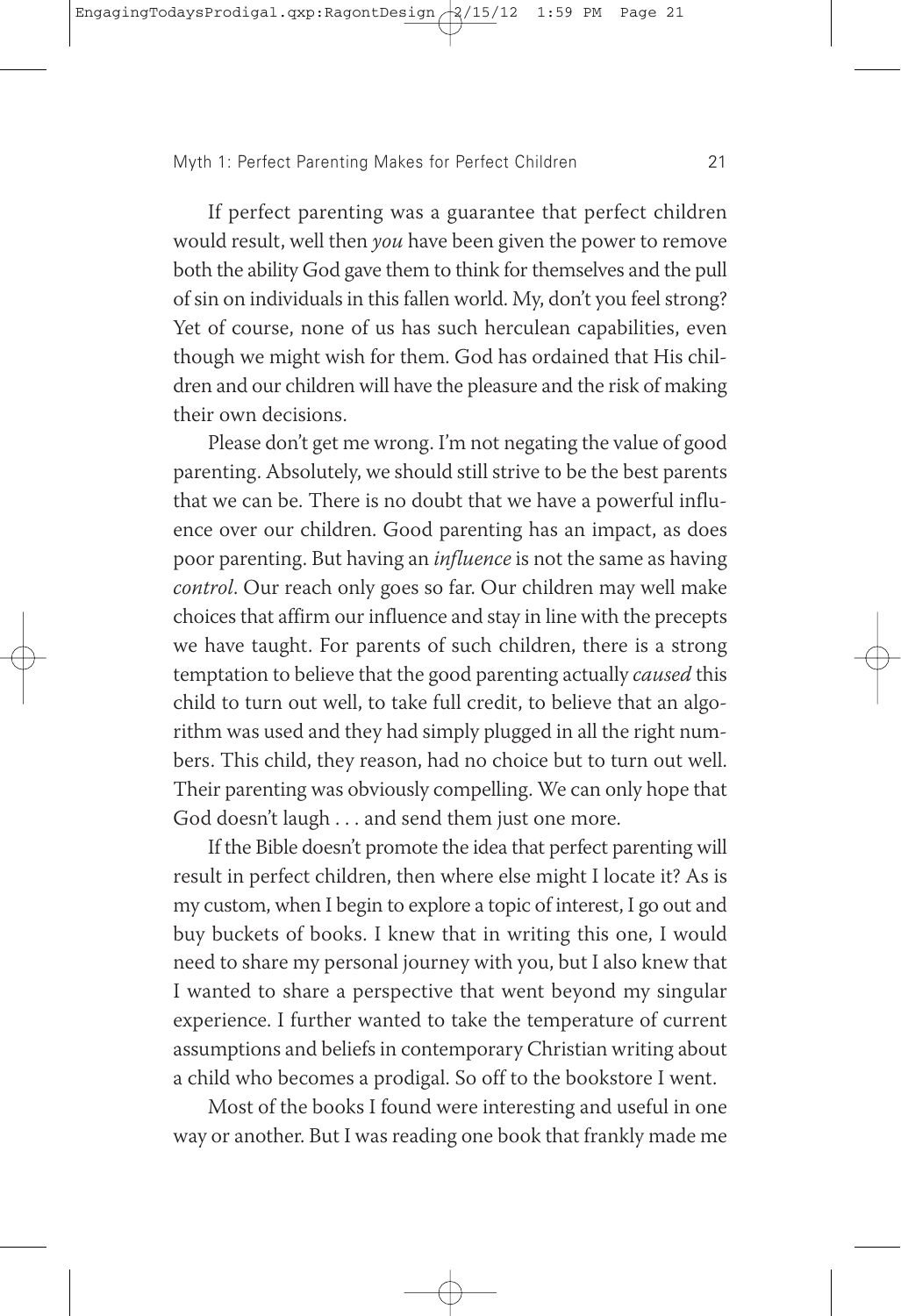uncomfortable. It would not be an understatement to say that it eventually made me angry.

Let me start by telling you what one would hope to find in a book on prodigals. You'd expect that the authors would take some time to demonstrate their credibility. You know? Something like, We had a prodigal. Here's the process we went through. Here's what we did right. Here's what we did wrong. And here's the happy ending: our prodigal has come home.

That would have been the perfect scenario. That's what you hope for.

But that's not what I got.

Instead, in the initial sections of this particular book, I found . . .

We've never had a prodigal. We've had lots and lots of teenagers, but they were all WONDERFUL! Their teenage years were, dare we say it, delightful! Not a smidgen of a problem with any of 'em. No one was disrespectful. No one rebelled. Why, even to this day, we're all great friends.

At this point, I was feeling an uneasy sensation I'd yet to name. But I didn't put the book down. Part of me wanted to. Part of me sensed that something unpleasant was yet to unfold. Part of me began to warm up my shredder, just in case.

But . . . .

I realized that if they truly never even had a prodigal, then they may well know something that I don't, something that I'd like to know, something that I should know.

While I have not yet had a child who left the faith, I certainly have a child who is rebellious. He and I have gone head-to-head pretty much since the womb forward. In fact, I would argue that he even tried to take control in the womb. This boy thrashed and exerted himself in utero more than any of my other children. I'm convinced that the only reason I won that battle was because it was a contained space and, well, I owned the flesh.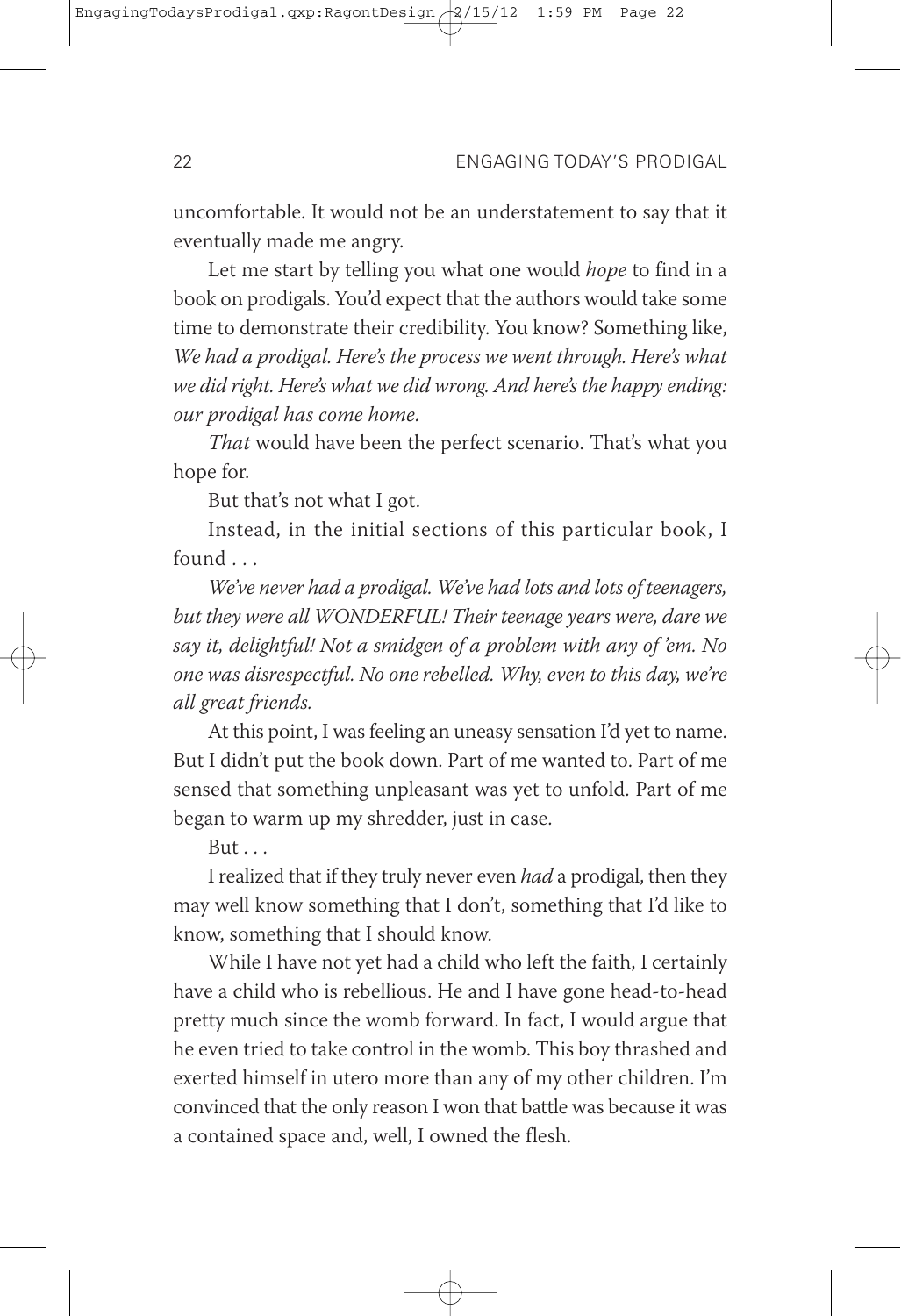Although, come to think of it, he was an emergency C-section, so my victory may have to be reevaluated.

Thus, since I have had experience with rebellion, I guess I would like to know what these authors did that permitted them to claim that they never had a rebellious or even a disrespectful child (and did it involve medication?). So I kept reading. About halfway through the book, after hearing endlessly of the perpetual joys brought to them by each of their various children, they finally got to it. The reason that anyone else's teens become rebellious or think about leaving the faith or actually leave the faith is—are ya ready for it?—bad parenting. Yep. They unearthed it for us. They then went on to great lengths to make clear how sorry they felt to be sharing this, but they forged on, for our sake. "Sometimes," they condescended, "the truth hurts."

### **Frankly, we are typically** *far* **too willing to accept fault.**

Okay, I'm still reading, but my shredder's ready-to-rip light is now blinking.

Here we go again. I can accept that people who've never had a rebellious child might know something I don't. And I can accept that it may be my fault. Who am I kidding? I usually run with glee to the idea that everything wrong with my child is my fault. Isn't that what parents are supposed to do? Guiltland is a place where most of us have pitched a tent or two.

Frankly, we are typically far too willing to accept fault.

So I proceed, with my guilt comfortably in hand, and read on to find out what these authors will tell me I've done wrong. I am ready to change. I am ready to turn things around. I am ready to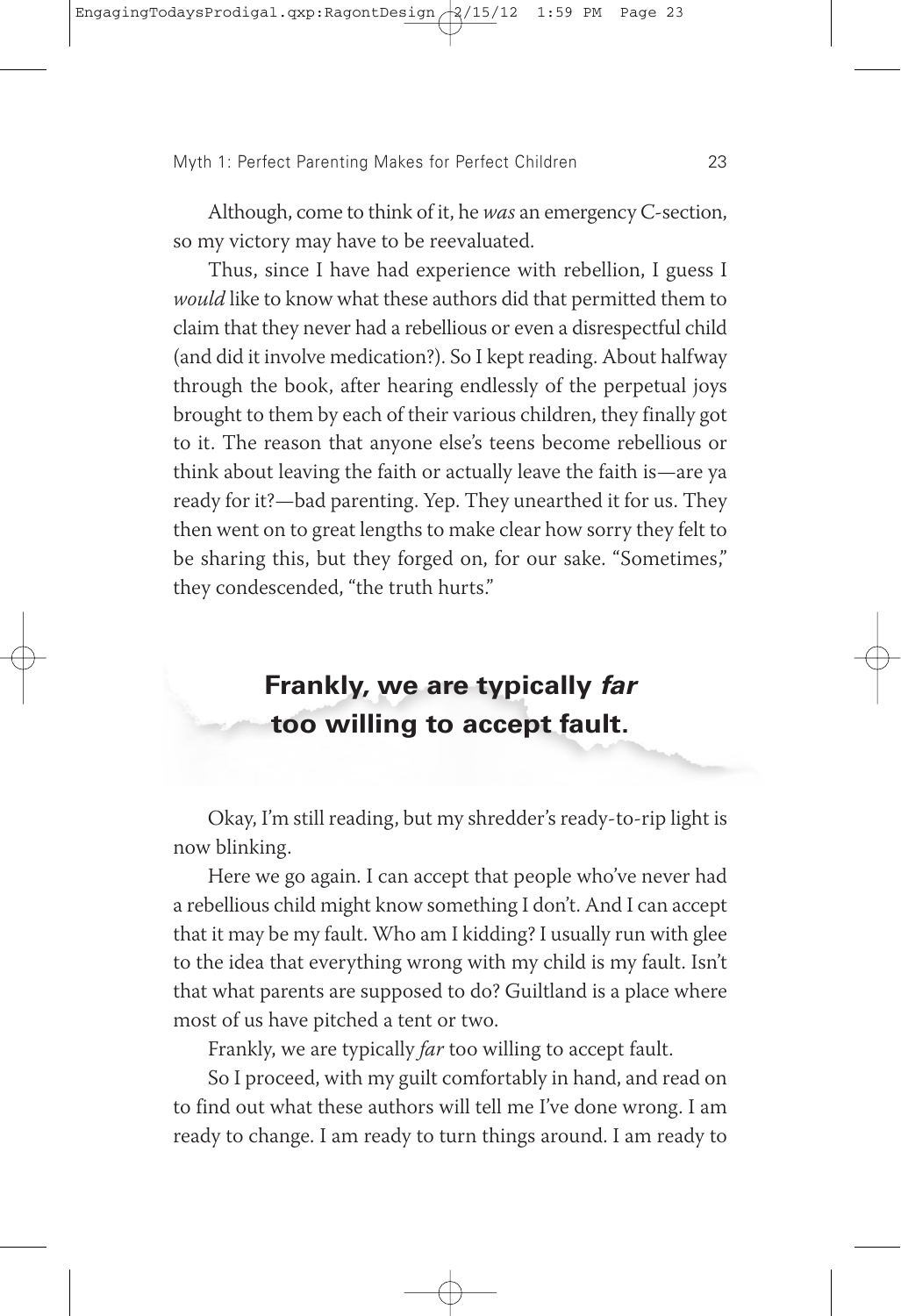absorb the wisdom they are about to graciously place before me. And here's what I got.

> Keep the channels of communication open with your child.

Wow! Amazing. I hadn't thought of that one. Now I can see what a mistake it was when I put deadbolts on all the locks hoping they wouldn't find me.

> Don't hold the leash too tightly, but don't hold it too loosely either.

Oh good. I am sure glad that's cleared up. And my personal favorite . . .

Encourage your child.

This was new, breathtaking, even profound for me. Prior to this, I had just been chaining my children to a wall and spending the day berating them for the *seriously* bad hair day they were having. And now . . . praise God, I don't do that anymore. (cue harp music)

Big, big sigh.

The advice shared by these authors left me exasperated. (Bet you couldn't tell.) The examples they used showcased parents whose errors were so off-the-charts bad that it was obvious to anyone with a pulse that they were doing it wrong.

But what I needed to know—and what you're probably also asking—was:

What if you *have* encouraged your child? What if you and she have communicated well and easily and freely all her life?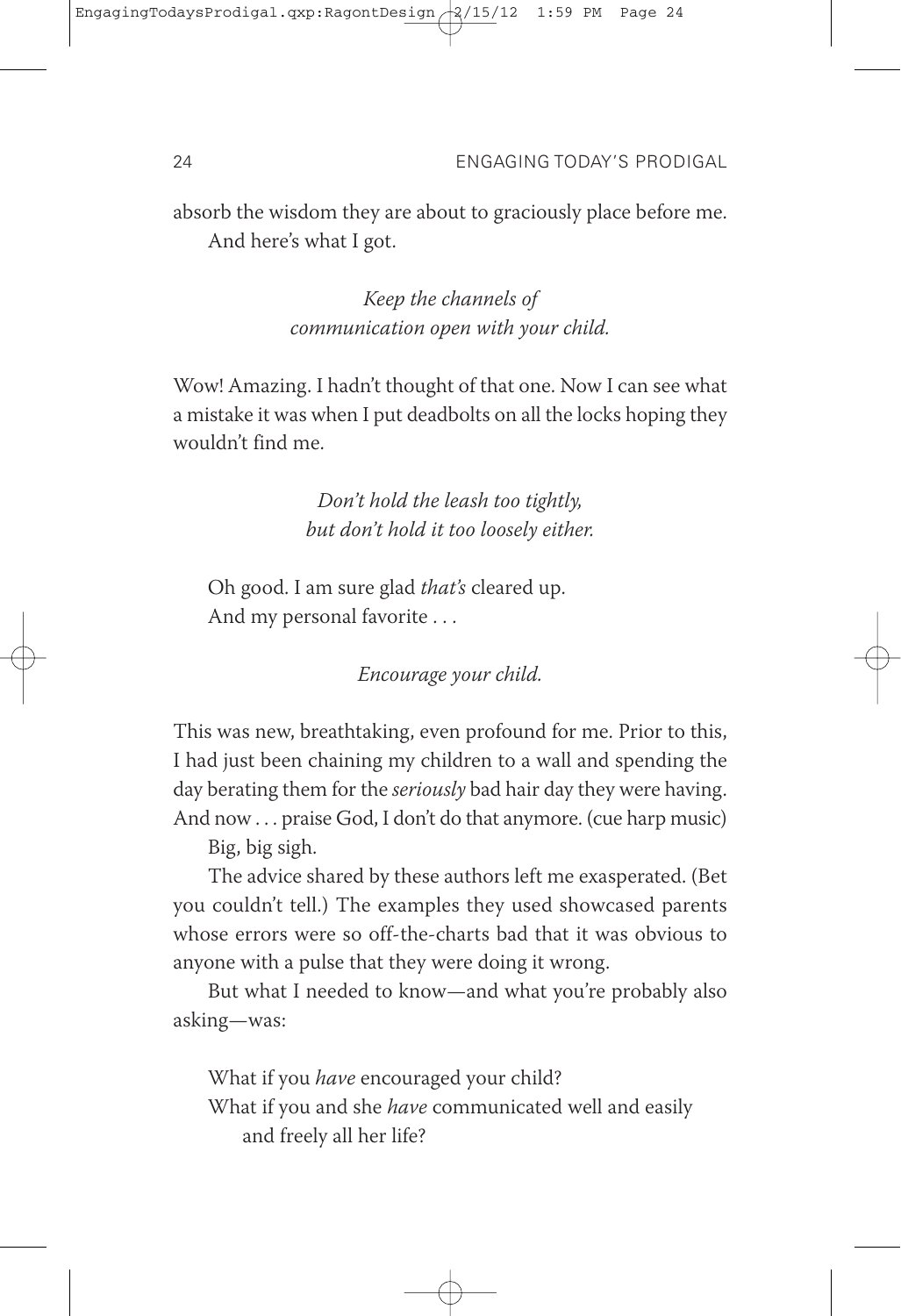What if you *did* bring him up in the church? What if you actually *lived* what you preached? What if you told him and showed him in a thousand ways that you loved him more than your own life?

And what if she still moved away from you and from your faith? Because that's exactly what I did to my parents. And I have to tell you that I would have felt such agony for them, if in their pain and desire to find answers they had picked up that book. The guilt that would have been heaped on their heads with this improper analysis would not only have been unjust, it could have been unbearable.

During my own son's roughest year, I was certain, absolutely certain, that his difficulties had to be my fault. Although I could see no errors large enough in my parenting to be responsible for his level of anger, I was convinced I must have done something dreadfully wrong. It was a massive weight on my heart. Over and over again, it brought me to my knees, crying out to God to please, please reveal my failings, so that I might fix what I've damaged before it was too late.

In the midst of this challenging period, I packed up my car for a twelve-hour road trip to visit my mother, who was then dying of cancer. During this journey, while agonizing over my son, I was also going to help a frail woman make sense of her situation, clean her house, make her coffee, and find her a decent wig. While making this lengthy drive, I had lots of time to think, time I used to pray over and worry over my child. And en route I was blessed to hear a very long portion of a recording of Josh McDowell talking about kids and their parents. Now if you know anything about driving across Pennsylvania, you'll know why I consider this event to be a divine appointment, even a miracle. Typically, when one is traversing this very long state, it is wise to bring CDs and just forget the radio. Why do I say this? Because while you might get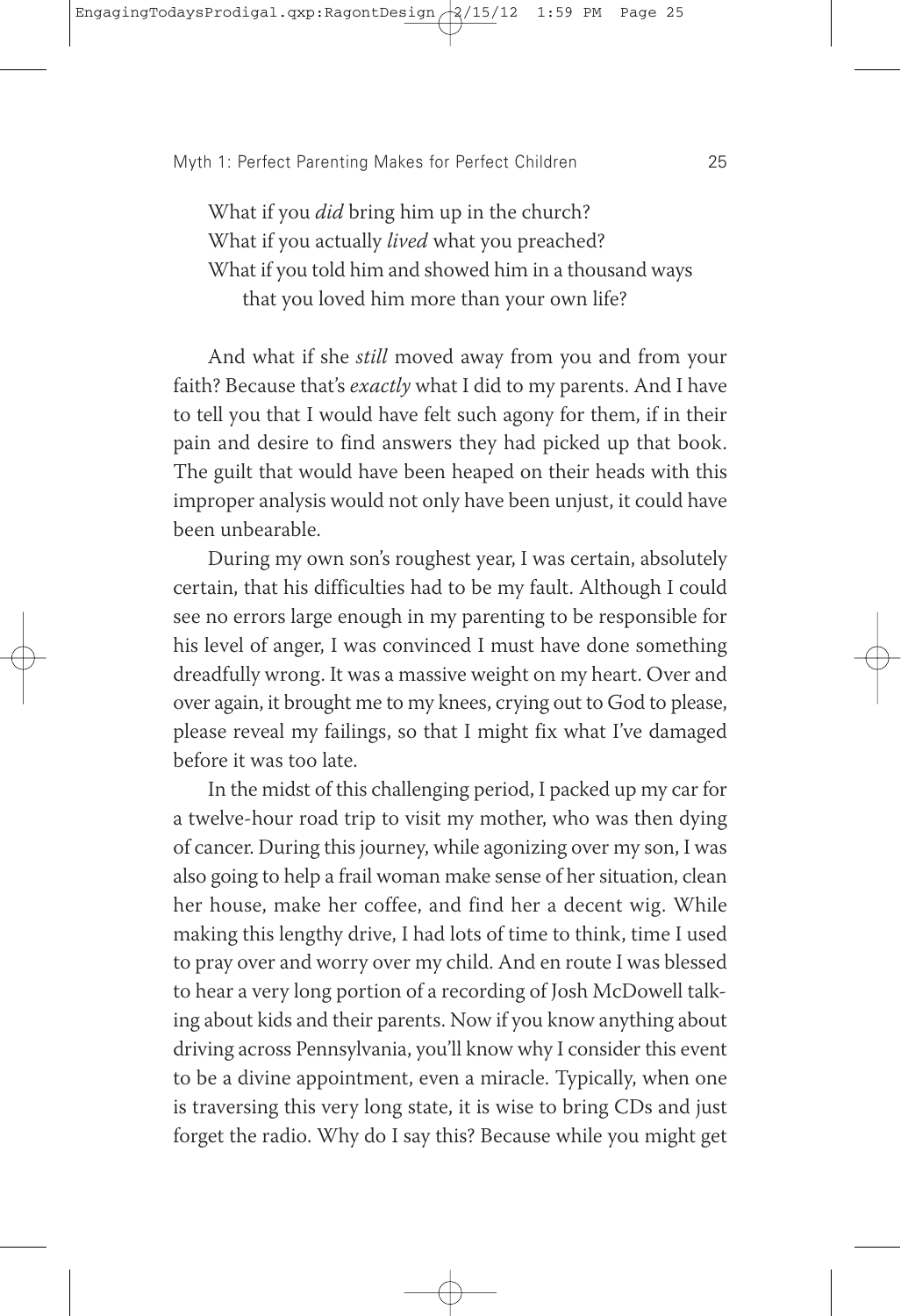a station, you'll only be able to hold it for about eight minutes before it is gone. Then, a-scanning-you-will-go till you find another. Rinse. Repeat. In fact, continue this action ad nauseam for five hours—the typical time required to cross this beautiful state, and you have some idea of the experience.

## **It had never even occurred to me that my son had the capacity to make a bad choice in opposition to good parenting.**

I was pleased to find (and amazingly hold) a station airing a presentation by Josh McDowell that got my attention. He was talking about the role between parenting and the children that result. Not surprisingly, he felt there was a strong ability of parents to influence their children, and affirmed that loving, meaningful relationships are key. No surprises there. But here's the part that was meant for me. He said, however, that even with this clear and strong ability to influence, he has nonetheless seen children who came from absolutely dreadful backgrounds who turned out well. The parents of these kids can lay no claim to the beautiful adults that their children became. Conversely, he went on to say, he's seen some of the worst kids—kids who've made the poorest of choices—sometimes come from families that were good, decent, completely functional, and loving. Freedom to make their own choices is alive and well. I cried nonstop for two hours.

It had never even occurred to me that my son had the capacity to make a bad choice in opposition to good parenting. Up to that point I had believed that good parenting was compelling. If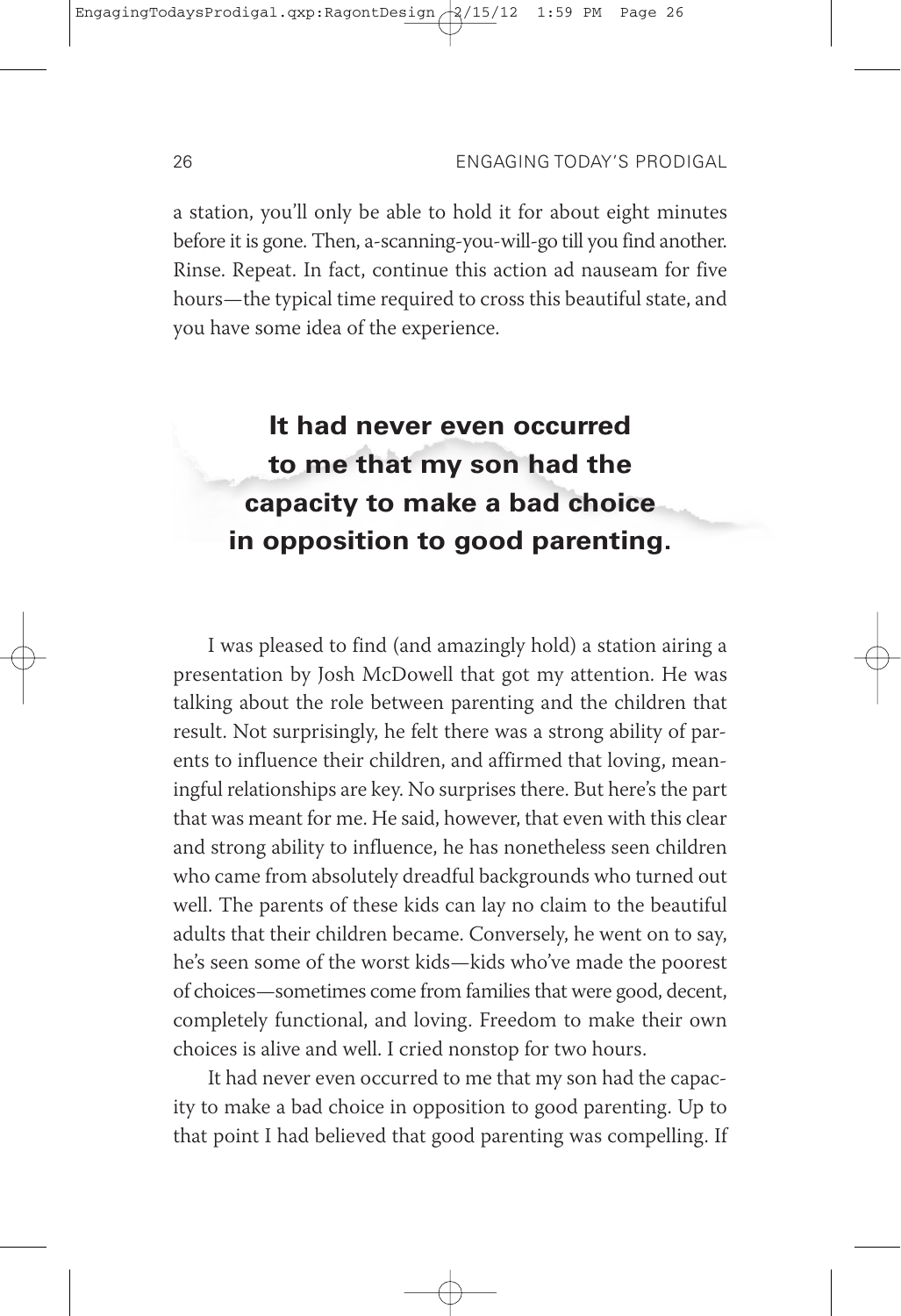he's chosen poorly, it must be due to an error on my part. But here was Josh McDowell saying it wasn't necessarily so. And over time, after searching the Bible, I found example after example that it was not necessarily so. There it was. Freedom of choice. Alive and well, even in my child. Did I make mistakes in parenting my child? Sure. Were these mistakes so grave as to be a valid excuse for some of the poor decisions he was now making? In the end, to my surprise, the answer I came up with was no, I really don't think so.

For me it was a powerful and cathartic moment, incredibly freeing. Over the course of that two-hour cry, I felt myself letting go of pounds of self-blame and layers of guilt. It peeled off of me in sheets. With every mile, I carried less and less pain. And then, finally, when I was able to catch my breath, I released this child to God. And that was when I made a funny discovery. I was releasing him into the arms of One who'd actually had him all along. I only thought I was carrying him. So if I paint the picture correctly, while God was cradling my son in His loving arms, I had been reaching up and grabbing hold, hanging on for dear life, believing it was all up to me. Not the prettiest of pictures, I'll admit.

You know how when you feel a twinge in your spine, you throw something out in your back, and you find that there are repercussions all over your body? Suddenly you notice there's a pain in your hip. Next one appears in your shoulder. Your neck begins to ache, and a throb takes up residence in your head. Conversely, when your back returns to its proper alignment, other problems are resolved as well. When the core is "right," things fall into place. That is exactly what happened here. When I stopped claiming the guilt that I hadn't earned, it changed many things for the better.

I was no longer instantly angry at my son for poor choices since I no longer automatically assumed it had anything to do with me. Please know that I was still open to that possibility—that it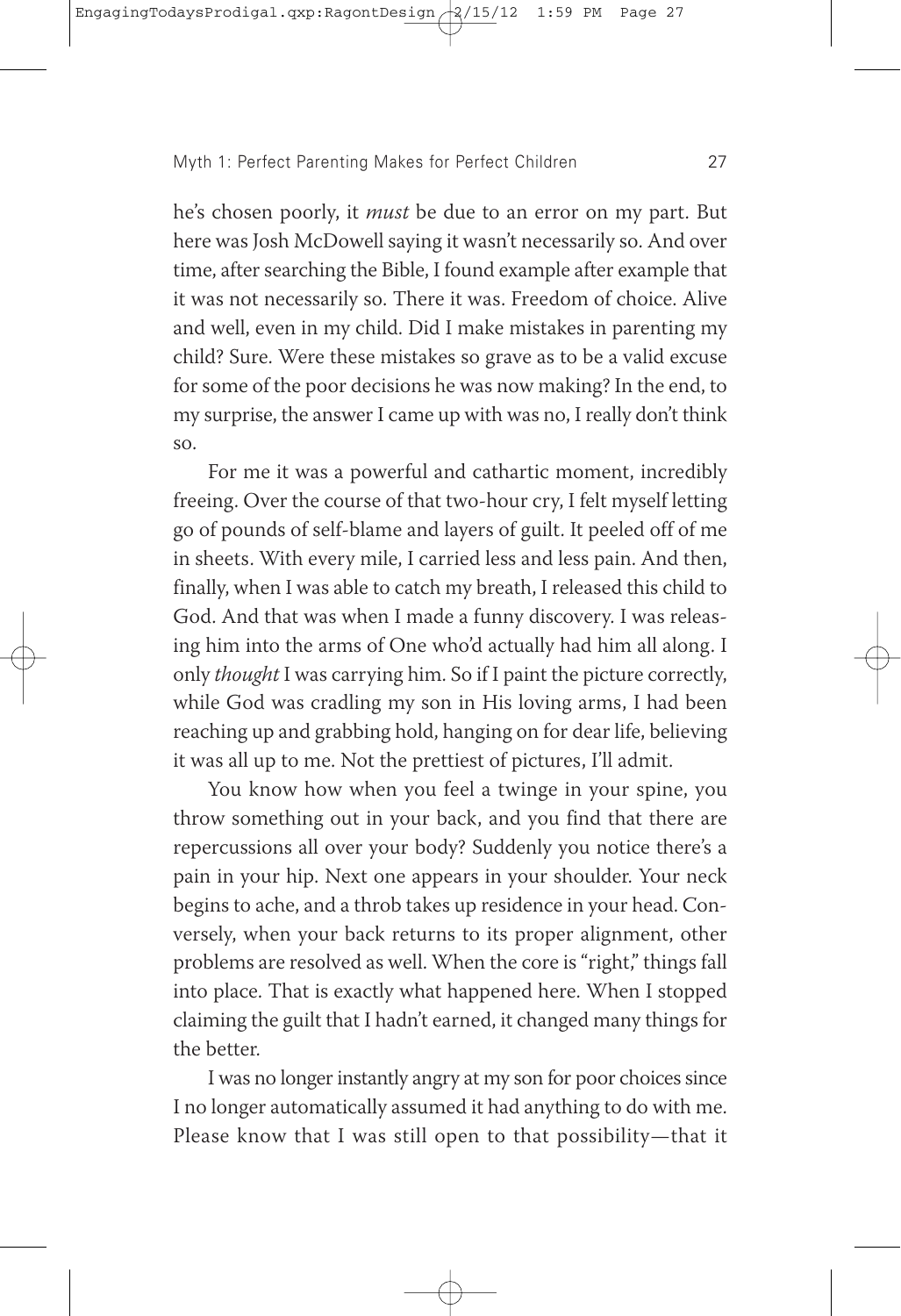actually *did* have something to do with me. I didn't lose my ability to introspect rationally. But I didn't automatically go to selfblame asI had in the past. And this allowed me to hear my son first without going into defensive mode. Our conversations were vastly improved.

But the best thing is that when you let go of it being your fault, you also send out a new message to your child. In the past, you've been feeling personally responsible and thus projecting the idea that this is somehow your fault, perhaps even all your fault. You *must* have done something wrong or she wouldn't be in this pitiful situation. Right? Her life would clearly be better if you'd just been a better parent. Now here's the thing—if you accept fault for her life not going the way she'd like it to, she'll be more than happy to agree with you. Think about it from her perspective. "Hmmm . . . I can either take responsibility for my own actions or . . . I can blame you. Okay. I choose you." Who wouldn't? That math is pretty easy.

But when you let go of this sense of false guilt, the jig is up. Things are different. When these kids can sense that this little game of blaming you for their own bad decisions is over, and that from this point forward, what they do is a reflection of their decisions, it's life-changing. And eventually, even empowering.

The idea that perfect parenting results in perfect children is a myth that brings either pride or pain to a family dynamic—neither of which is honest or healthy. Not one of us would say we are a part of God's family as a result of perfect parenting on the parts of our own parents. And yet even with the flaws we bring from our childhoods, most of us go on to make some good choices. Isn't that amazing? Neither perfect nor imperfect parenting needs to be compelling in how we turn out.

We need to accept that the influence of parenting is strong, but not compelling, and then move on to a truthful assessment of what is happening with our child. While Adam and Eve have